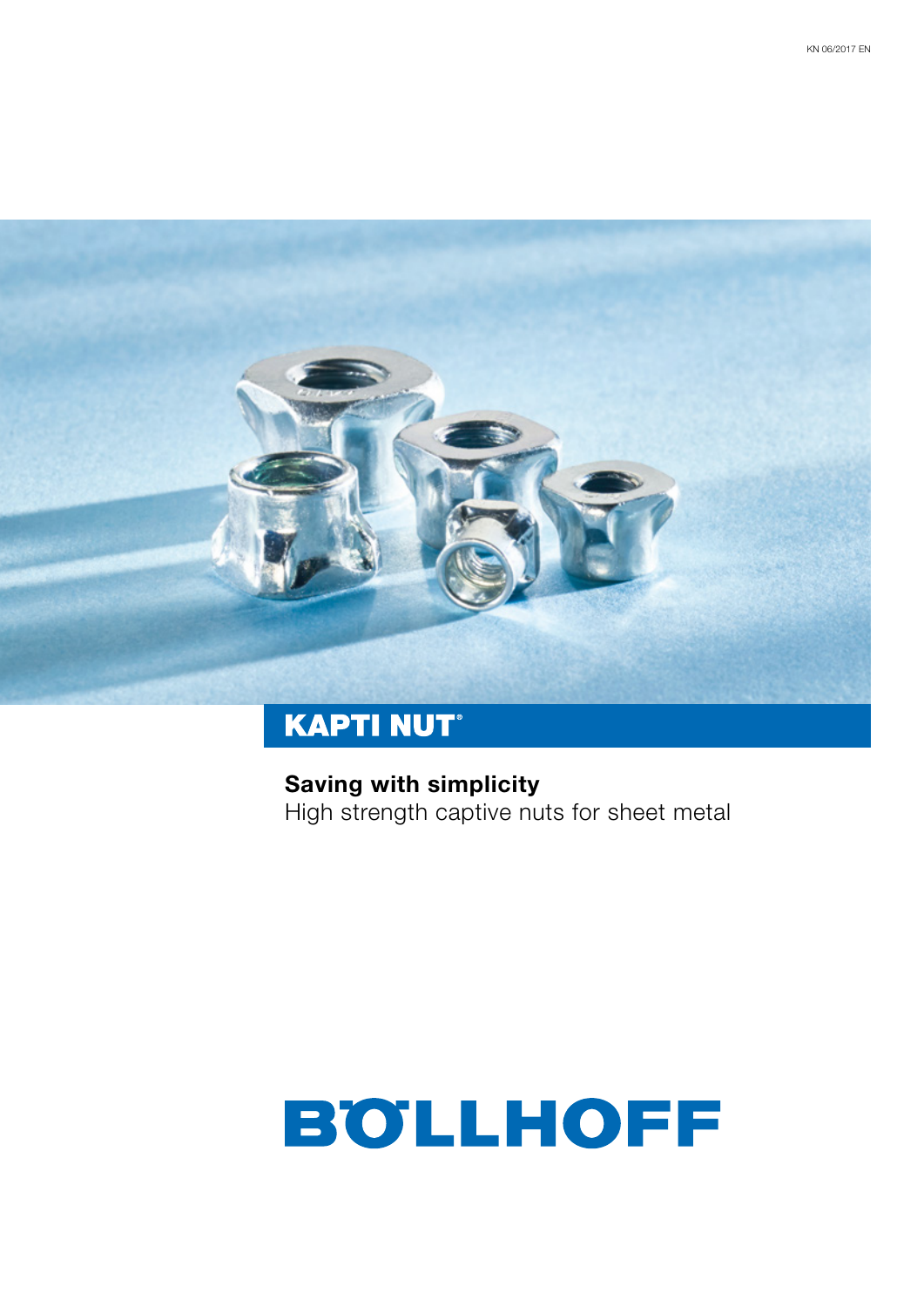#### **BOLLHOFF**

### **KAPTI NUT®** – Captive Nuts



Supersedes: • Traditional weld nuts



KAPTI NUT® is a high strength, captive, threaded fastener system. It allows a range of nuts to be permanently attached to a panel or component by a mechanical process. The system is ideally suited to multiple insertion into thin steel strip and sheet and may be used with aluminium and stainless steel.



#### **Costs reduction**

- Single stroke press operation
- Installed as part of the press process operation
- Reduced equipment cost
- Multiple setting in a single operation

#### **Technical features**

- Structural captive threaded fastener
- High mechanical resistance
- Compatible with 8.8 screw
- One side completely flush
- Assembly in coated materials
- The installation process creates no fumes nor heat
- Minimum electrical power consumption
- Environmentally friendly
- Manufactured in accordance with ISO/TS 16949:2009.

#### **Installation**



Locate the KAPTI NUT® and the panel/component onto the tool pin.



Start the installation (pressing) process.



The KAPTI NUT® uses the tool die to roll back the leading edge on itself to create the flange.



The two parts are now locked providing a high strength threaded attachment point.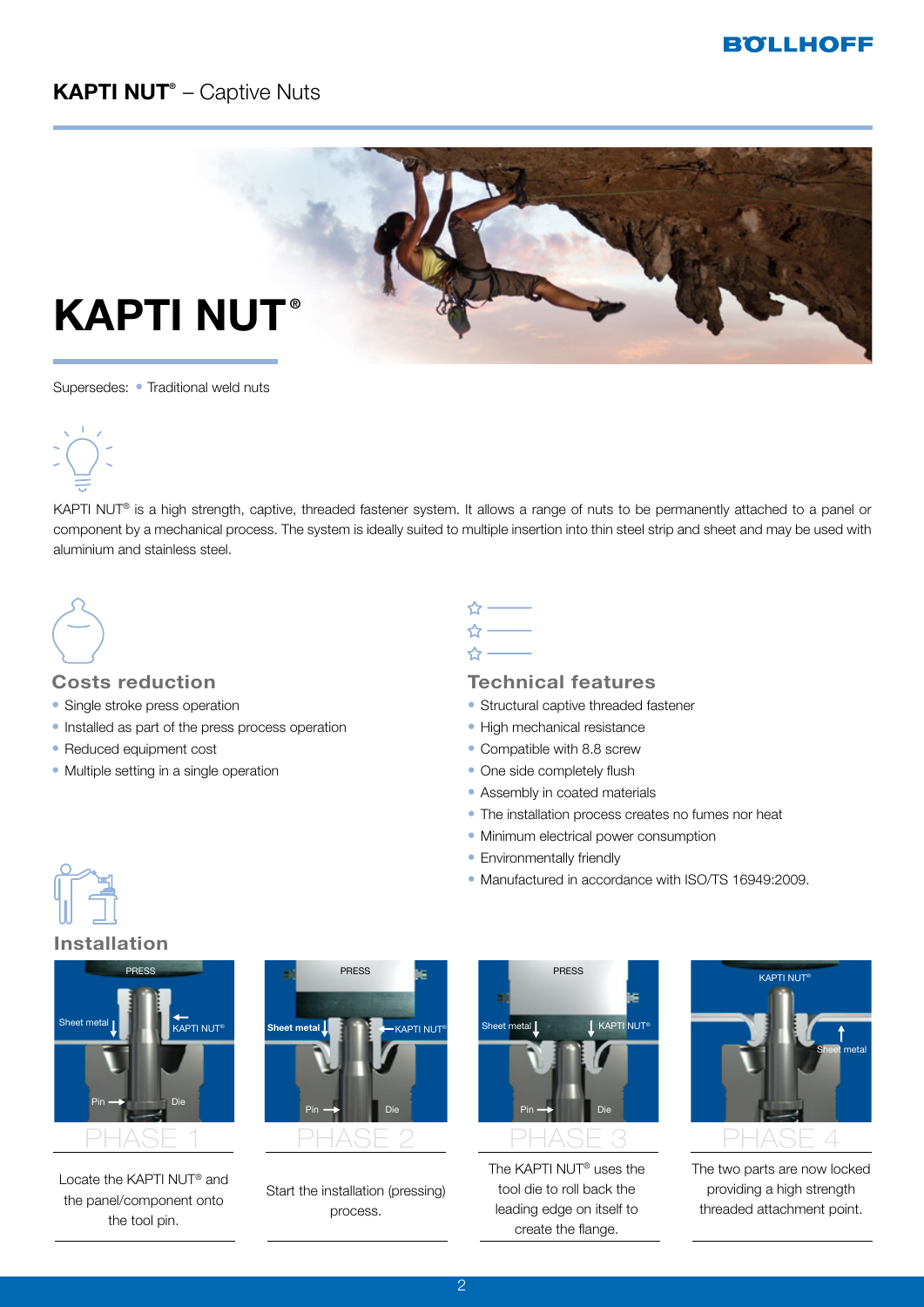#### **BOLLHOFF**

#### **KAPTI NUT®** – Captive Nuts



#### **Extra benefits compared to weld nuts:**



Easy visual inspection



Full installation cost savings



Quick installation process



Suitable for pre-coated materials



Accurate positional control





#### **Dimensions**

Thread sizes conform to ISO metric coarse series 6H tolerance:

Our standard surface treatment for KAPTI NUT® is zinc trivalent (3-15 μm providing 400 hours to red rust) according to ISO 9227 specification.

| <b>THREAD</b><br><b>SIZE</b> | <b>PANEL THICKNESS</b><br><b>RANGE</b> | ØΑ<br><b>DIAMETER (mm)</b> | н<br><b>DIMENSION</b> (mm) | <b>PART NUMBER</b> |
|------------------------------|----------------------------------------|----------------------------|----------------------------|--------------------|
| M <sub>5</sub>               | $0,70 - 1,30$                          | 14.00                      | $5.00 - 5.50$              | 85100050011        |
| M <sub>6</sub>               | $0,80 - 1,60$                          | 19.00                      | $5.50 - 6.00$              | 85100060011        |
| M <sub>8</sub>               | 1 - 2                                  | 24.00                      | $6.50 - 7.00$              | 85100080011        |
| M <sub>10</sub>              | $1,5 - 2,50$                           | 28.00                      | $8.50 - 9.00$              | 85100100011        |



# أتلبينه

#### **Special Request**

We can design specific features according to your application needs. A stud or pin version can be manufatured.

#### **Business field**